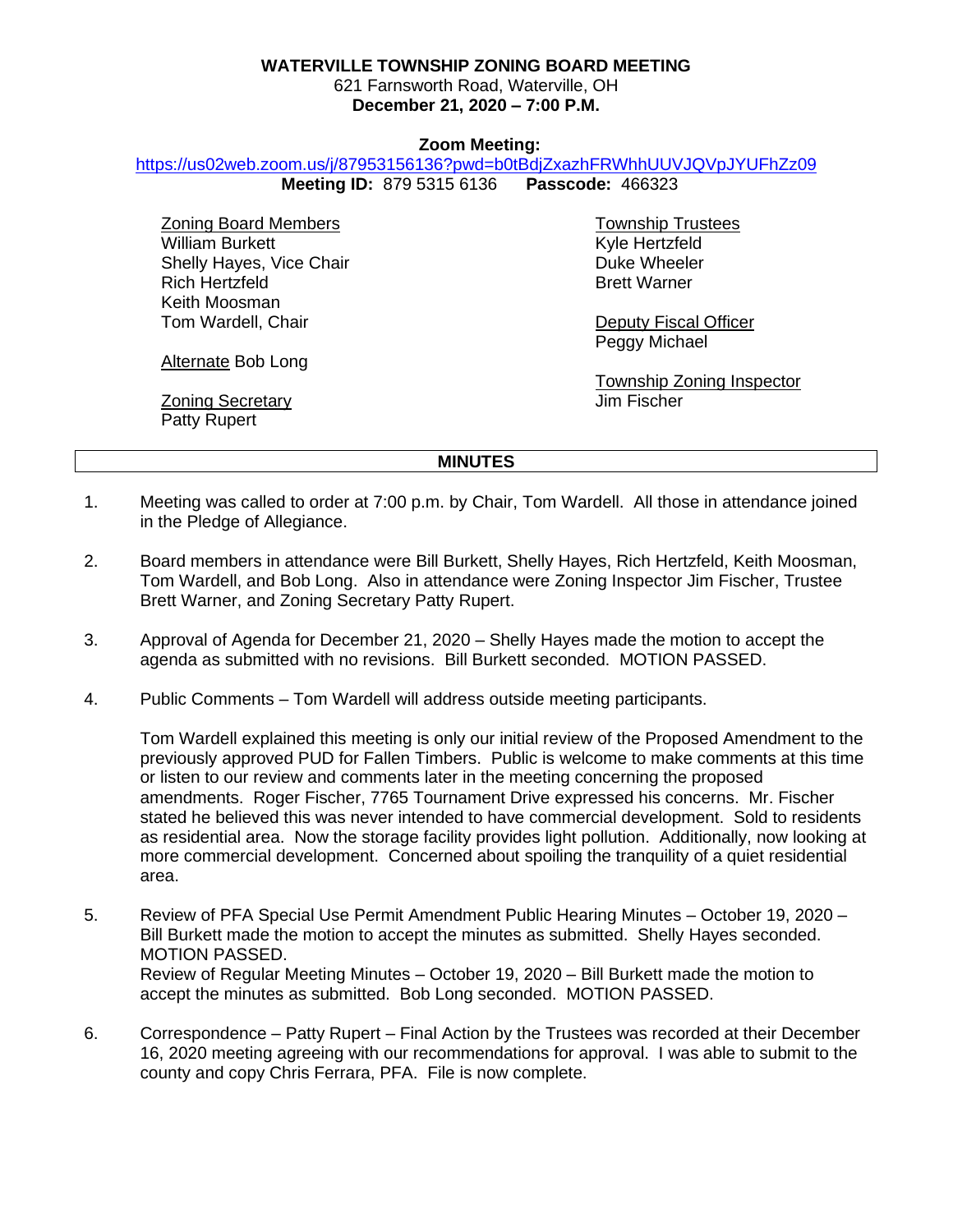7. Zoning Inspectors Report – Jim Fischer

Permit No. 044 – new home permit for Tracy and Ray Green 8512 Valley Gate, Lot 66, Coventry Glen Waterville, Ohio 43566 Agent – Tom Roehrs, West Rock Development Collected \$250.00 Ck. No. 2066 Permit No. 045 – new fence permit for Daniel Cook 6358 Coventry Way Waterville, Ohio 43566 Agent – American Fence and Supply Collected \$50.00 Ck. No. 10154 Permit No. 046 – new home permit for Seneca Builders (spec. home) 8460 Glen Creek, Lot 47, Coventry Glen Waterville, Ohio 43566 Agent – Karen Hensley Collected \$250.00 Ck. No. 10695 Permit No. 047 – new in-ground pool permit for Ruth Beeman 8462 Valley Gate, Coventry Glen Waterville, Ohio 43566 Agent – HP Pools, Inc. Collected \$300.00 Ck. No. 7818

I have written 47 total permits to date as follows;

- (10) Accessory Buildings
- (16) New Homes
- (5) Home Alterations
- (1) Sign
- (3) In-ground Pools
- (6) Residential Fence
- (1) Commercial Fence
- (1) Pond
- (1) Permit denied
- (1) Special Use
- (1) Amendment to PUD
- (1) Void

Since the November Trustee meeting, I have responded to numerous e-mails and phone calls from residents of Fallen Timbers Fairways, concerning a proposed amendment change to the current PUD. Those persons include, Michael Bockisch, Deborah Reed, Roger Fisher and Erica Ward (president of their HOA). I explained the process of the regular public meetings that the Zoning Board holds and the Special Public Hearing for the PUD amendment that the Zoning Board is required to hold. They understand that these meetings are open to the public.

11-30-2020 – I spoke with Richard Hayes who had a question about campaign sign removal.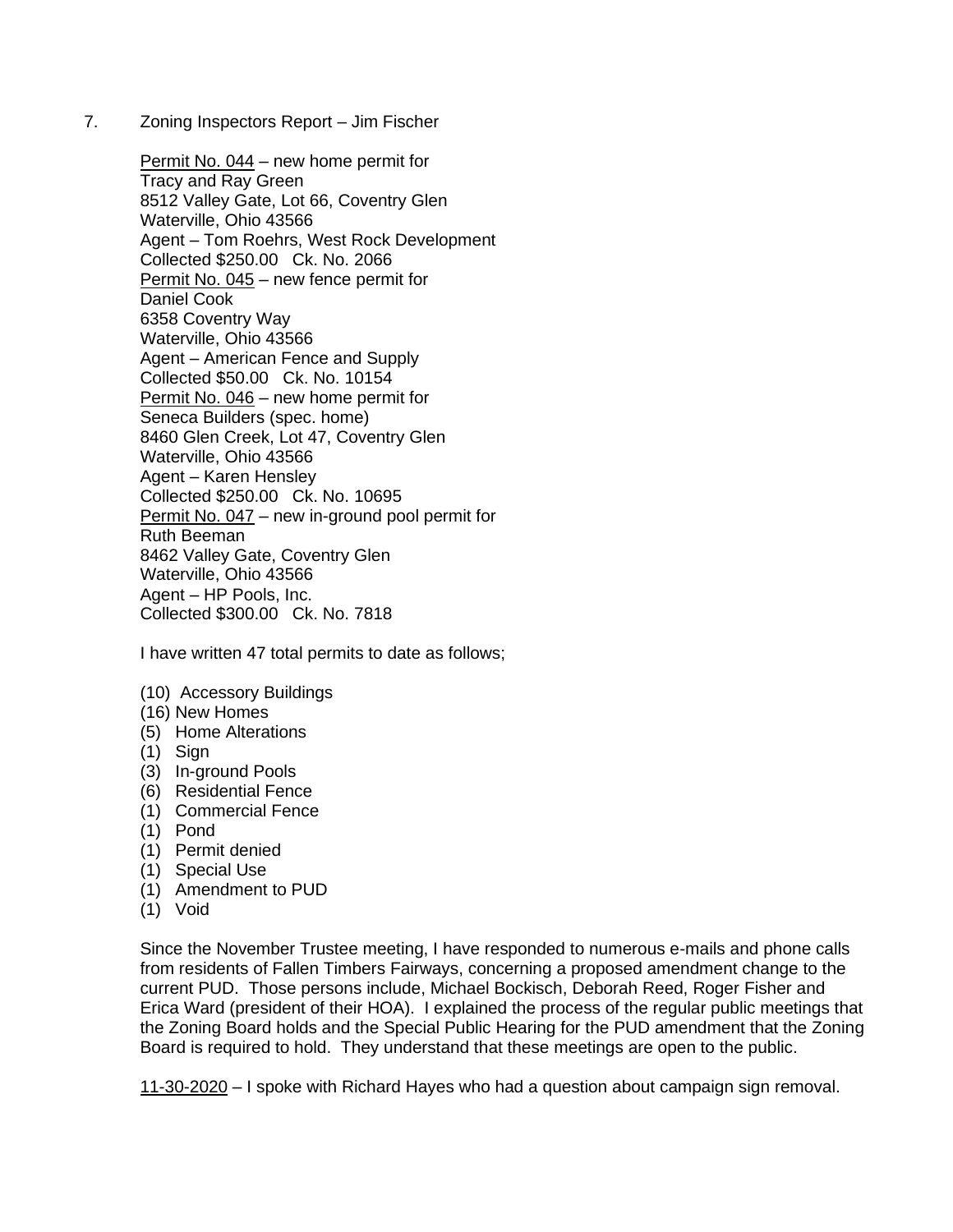12-09-2020 – I spoke with Ryan Eggers, agent for a property in Coventry Glen for an in-ground pool. I answered all his questions.

12-02-2020 – I spoke with Ron Hensley who has a property on Noward Road. He is building a new home and had questions regarding setbacks.

12-17-2020 – I spoke with Mark Glonenak about the property at 5960 Bucher Road. It is zoned Agriculture and has about 30 acres total. He wanted to know if horses would be allowed. Yes, as long as they were personal use and nothing commercial.

12-14-2020 – I spoke with Roger Fisher (Legends at Fallen Timbers resident) and explained the PUD amendment process.

12-15-2020 – I spoke with Scott Garharter, a Zoning Appraiser, who had questions about the PUD amendment at the Legends at Fallen Timbers.

Since we are adding a Solar Panel section to our zoning resolution, the board needs to establish a fee recommendation to add to the fee schedule. Also, the fee for a new home build in \$250.00 dollars and the fee for an in-ground pool is \$300.00 dollars. If seems to me that is disproportional. What does the board think?

- 8. Old Business Zoning Resolution Review Further review postponed until early next year. However, Jim Fischer did bring up the need to discuss reviewing the fee schedule. Some of our fees seem to be disproportional. For example, a new home if \$250.00 while an in-ground pool is \$300.00. Also, with addition of solar panel section to our zoning resolution, the board needs to recommend a fee to add to the schedule. These items will be added to a future meeting agenda as we move closer to completing our review of our resolution. Bill Burkett added we also need to make sure we continue discussions on conditional use permits not requiring county approval versus special use permits in our language.
- 9. New Business –

# **Review of the Proposed Amendments to the Previously Approved Planned Unit Development - Z22-C133**

The PUD Amendment was reviewed at the December 21, 2020 Waterville Township Zoning Board Meeting.

On November 18, 2020 the TLCPC reviewed the proposed changes:

- Modification of the road layout
- Change in the number of lots from 85 to 116
- Five buildings added to the "Transitional" area for office and/or light industrial

The TLCPC approved the amendment with 44 recommendations.

The Waterville Township Zoning Board has the following changes for the recommendations as they proceed for consideration by the Board and Trustees:

- #32 The Township needs to be free of financial liability associated with the cost of street lighting.
- #33 The Township prefers to have the words "shall make arrangements with the Township" deleted so that the recommendation reads, "The Developer is responsible for removal of mud and dirt….".